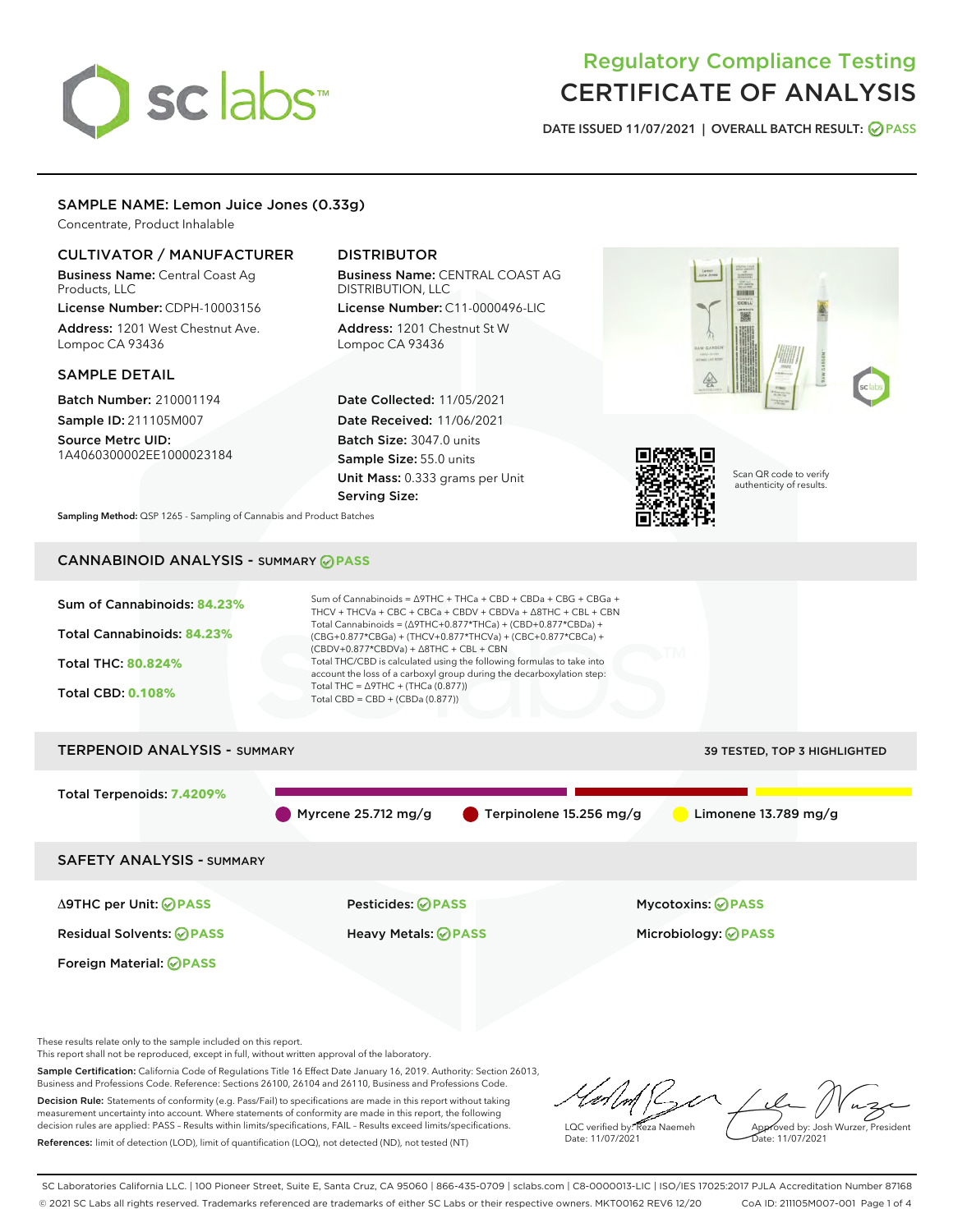



LEMON JUICE JONES (0.33G) | DATE ISSUED 11/07/2021 | OVERALL BATCH RESULT: ● PASS

#### CANNABINOID TEST RESULTS - 11/06/2021 2 PASS

Tested by high-performance liquid chromatography with diode-array detection (HPLC-DAD). **Method:** QSP 1157 - Analysis of Cannabinoids by HPLC-DAD

#### TOTAL CANNABINOIDS: **84.23%**

Total Cannabinoids (Total THC) + (Total CBD) + (Total CBG) + (Total THCV) + (Total CBC) + (Total CBDV) + ∆8THC + CBL + CBN

TOTAL THC: **80.824%** Total THC (∆9THC+0.877\*THCa)

TOTAL CBD: **0.108%** Total CBD (CBD+0.877\*CBDa)

TOTAL CBG: 2.464% Total CBG (CBG+0.877\*CBGa)

TOTAL THCV: 0.65% Total THCV (THCV+0.877\*THCVa)

TOTAL CBC: ND Total CBC (CBC+0.877\*CBCa)

TOTAL CBDV: ND Total CBDV (CBDV+0.877\*CBDVa)

| <b>COMPOUND</b>  | LOD/LOQ<br>(mg/g)          | <b>MEASUREMENT</b><br><b>UNCERTAINTY</b><br>(mg/g) | <b>RESULT</b><br>(mg/g) | <b>RESULT</b><br>(%) |
|------------------|----------------------------|----------------------------------------------------|-------------------------|----------------------|
| <b>A9THC</b>     | 0.06/0.26                  | ±27.803                                            | 808.24                  | 80.824               |
| <b>CBG</b>       | 0.06/0.19                  | ±0.971                                             | 24.64                   | 2.464                |
| <b>THCV</b>      | 0.1 / 0.2                  | $\pm 0.32$                                         | 6.5                     | 0.65                 |
| <b>CBN</b>       | 0.1/0.3                    | ±0.12                                              | 1.8                     | 0.18                 |
| <b>CBD</b>       | 0.07/0.29                  | ±0.050                                             | 1.08                    | 0.108                |
| $\triangle$ 8THC | 0.1/0.4                    | N/A                                                | <b>ND</b>               | <b>ND</b>            |
| <b>THCa</b>      | 0.05/0.14                  | N/A                                                | <b>ND</b>               | <b>ND</b>            |
| <b>THCVa</b>     | 0.07 / 0.20                | N/A                                                | <b>ND</b>               | <b>ND</b>            |
| <b>CBDa</b>      | 0.02/0.19                  | N/A                                                | <b>ND</b>               | <b>ND</b>            |
| <b>CBDV</b>      | 0.04 / 0.15                | N/A                                                | <b>ND</b>               | <b>ND</b>            |
| <b>CBDVa</b>     | 0.03/0.53                  | N/A                                                | <b>ND</b>               | <b>ND</b>            |
| <b>CBGa</b>      | 0.1/0.2                    | N/A                                                | <b>ND</b>               | <b>ND</b>            |
| <b>CBL</b>       | 0.06 / 0.24                | N/A                                                | <b>ND</b>               | <b>ND</b>            |
| <b>CBC</b>       | 0.2 / 0.5                  | N/A                                                | <b>ND</b>               | <b>ND</b>            |
| <b>CBCa</b>      | 0.07/0.28                  | N/A                                                | <b>ND</b>               | <b>ND</b>            |
|                  | <b>SUM OF CANNABINOIDS</b> |                                                    | 842.3 mg/g              | 84.23%               |

#### **UNIT MASS: 0.333 grams per Unit**

| ∆9THC per Unit                         | 1120 per-package limit | 269.14 mg/unit  | <b>PASS</b> |
|----------------------------------------|------------------------|-----------------|-------------|
| <b>Total THC per Unit</b>              |                        | 269.14 mg/unit  |             |
| <b>CBD</b> per Unit                    |                        | $0.36$ mg/unit  |             |
| <b>Total CBD per Unit</b>              |                        | $0.36$ mg/unit  |             |
| <b>Sum of Cannabinoids</b><br>per Unit |                        | 280.5 mg/unit   |             |
| <b>Total Cannabinoids</b><br>per Unit  |                        | $280.5$ mg/unit |             |

#### TERPENOID TEST RESULTS - 11/07/2021

Terpene analysis utilizing gas chromatography-flame ionization detection (GC-FID). **Method:** QSP 1192 - Analysis of Terpenoids by GC-FID

| <b>COMPOUND</b>         | LOD/LOQ<br>(mg/g) | <b>MEASUREMENT</b><br><b>UNCERTAINTY</b><br>(mg/g) | <b>RESULT</b><br>(mg/g)                         | <b>RESULT</b><br>(%) |
|-------------------------|-------------------|----------------------------------------------------|-------------------------------------------------|----------------------|
| <b>Myrcene</b>          | 0.008 / 0.025     | ±0.3317                                            | 25.712                                          | 2.5712               |
| Terpinolene             | 0.008 / 0.026     | ±0.3127                                            | 15.256                                          | 1.5256               |
| Limonene                | 0.005 / 0.016     | ±0.1972                                            | 13.789                                          | 1.3789               |
| $\beta$ Caryophyllene   | 0.004 / 0.012     | ±0.1498                                            | 4.209                                           | 0.4209               |
| $\beta$ Pinene          | 0.004 / 0.014     | ±0.0435                                            | 3.784                                           | 0.3784               |
| $\alpha$ Pinene         | 0.005 / 0.017     | ±0.0297                                            | 3.458                                           | 0.3458               |
| Linalool                | 0.009 / 0.032     | ±0.0633                                            | 1.665                                           | 0.1665               |
| $\alpha$ Humulene       | 0.009/0.029       | ±0.0341                                            | 1.062                                           | 0.1062               |
| Fenchol                 | 0.010 / 0.034     | ±0.0269                                            | 0.695                                           | 0.0695               |
| <b>Terpineol</b>        | 0.016 / 0.055     | ±0.0362                                            | 0.590                                           | 0.0590               |
| $\alpha$ Phellandrene   | 0.006 / 0.020     | ±0.0072                                            | 0.528                                           | 0.0528               |
| 3 Carene                | 0.005 / 0.018     | ±0.0069                                            | 0.483                                           | 0.0483               |
| $\alpha$ Terpinene      | 0.005 / 0.017     | ±0.0066                                            | 0.442                                           | 0.0442               |
| Ocimene                 | 0.011 / 0.038     | ±0.0129                                            | 0.403                                           | 0.0403               |
| trans-ß-Farnesene       | 0.008 / 0.025     | ±0.0134                                            | 0.377                                           | 0.0377               |
| Valencene               | 0.009 / 0.030     | ±0.0248                                            | 0.360                                           | 0.0360               |
| $\gamma$ Terpinene      | 0.006 / 0.018     | ±0.0059                                            | 0.343                                           | 0.0343               |
| Camphene                | 0.005 / 0.015     | ±0.0032                                            | 0.279                                           | 0.0279               |
| Citronellol             | 0.003 / 0.010     | ±0.0066                                            | 0.136                                           | 0.0136               |
| <b>Borneol</b>          | 0.005 / 0.016     | ±0.0055                                            | 0.130                                           | 0.0130               |
| Fenchone                | 0.009 / 0.028     | ±0.0027                                            | 0.093                                           | 0.0093               |
| Guaiol                  | 0.009 / 0.030     | ±0.0033                                            | 0.070                                           | 0.0070               |
| $\alpha$ Bisabolol      | 0.008 / 0.026     | ±0.0036                                            | 0.068                                           | 0.0068               |
| Eucalyptol              | 0.006 / 0.018     | ±0.0015                                            | 0.058                                           | 0.0058               |
| Sabinene                | 0.004 / 0.014     | ±0.0007                                            | 0.057                                           | 0.0057               |
| Nerolidol               | 0.009 / 0.028     | ±0.0030                                            | 0.048                                           | 0.0048               |
| Sabinene Hydrate        | 0.006 / 0.022     | ±0.0018                                            | 0.046                                           | 0.0046               |
| p-Cymene                | 0.005 / 0.016     | ±0.0010                                            | 0.039                                           | 0.0039               |
| <b>Geranyl Acetate</b>  | 0.004 / 0.014     | ±0.0012                                            | 0.029                                           | 0.0029               |
| Nerol                   | 0.003 / 0.011     | N/A                                                | <loq< th=""><th><loq< th=""></loq<></th></loq<> | <loq< th=""></loq<>  |
| Caryophyllene<br>Oxide  | 0.010 / 0.033     | N/A                                                | 100                                             | <loq< th=""></loq<>  |
| (-)-Isopulegol          | 0.005 / 0.016     | N/A                                                | ND                                              | ND                   |
| Camphor                 | 0.006 / 0.019     | N/A                                                | ND                                              | ND                   |
| Isoborneol              | 0.004 / 0.012     | N/A                                                | ND                                              | ND                   |
| Menthol                 | 0.008 / 0.025     | N/A                                                | ND                                              | ND                   |
| R-(+)-Pulegone          | 0.003 / 0.011     | N/A                                                | ND                                              | ND                   |
| Geraniol                | 0.002 / 0.007     | N/A                                                | ND                                              | ND                   |
| $\alpha$ Cedrene        | 0.005 / 0.016     | N/A                                                | ND                                              | ND                   |
| Cedrol                  | 0.008 / 0.027     | N/A                                                | ND                                              | ND                   |
| <b>TOTAL TERPENOIDS</b> |                   |                                                    | 74.209 mg/g                                     | 7.4209%              |

SC Laboratories California LLC. | 100 Pioneer Street, Suite E, Santa Cruz, CA 95060 | 866-435-0709 | sclabs.com | C8-0000013-LIC | ISO/IES 17025:2017 PJLA Accreditation Number 87168 © 2021 SC Labs all rights reserved. Trademarks referenced are trademarks of either SC Labs or their respective owners. MKT00162 REV6 12/20 CoA ID: 211105M007-001 Page 2 of 4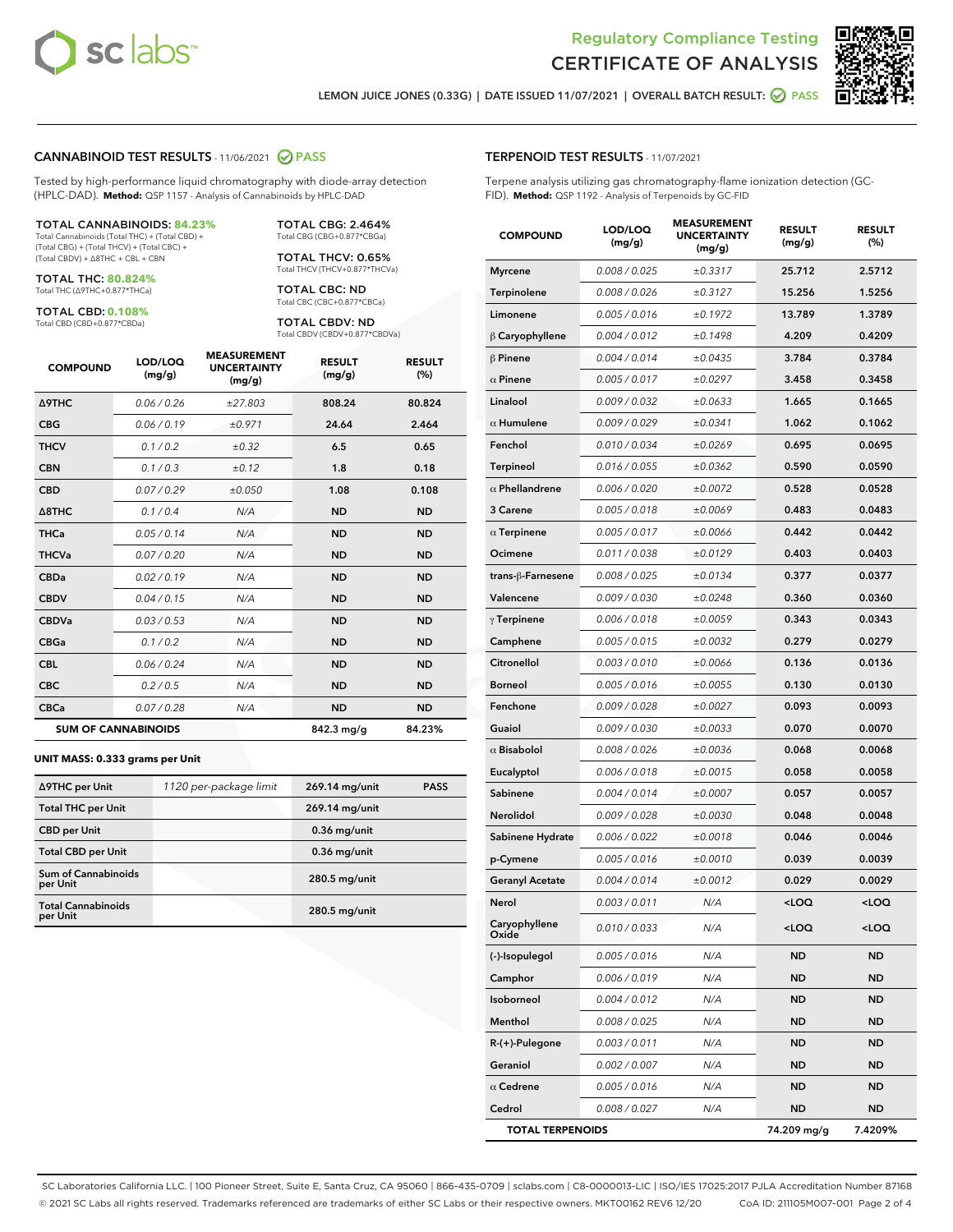



LEMON JUICE JONES (0.33G) | DATE ISSUED 11/07/2021 | OVERALL BATCH RESULT: <mark>⊘</mark> PASS

#### CATEGORY 1 PESTICIDE TEST RESULTS - 11/07/2021 2 PASS

Pesticide and plant growth regulator analysis utilizing high-performance liquid chromatography-mass spectrometry (HPLC-MS) or gas chromatography-mass spectrometry (GC-MS). \*GC-MS utilized where indicated. **Method:** QSP 1212 - Analysis of Pesticides and Mycotoxins by LC-MS or QSP 1213 - Analysis of Pesticides by GC-MS

| <b>COMPOUND</b>             | LOD/LOQ<br>$(\mu g/g)$ | <b>ACTION</b><br><b>LIMIT</b><br>$(\mu g/g)$ | <b>MEASUREMENT</b><br><b>UNCERTAINTY</b><br>$(\mu g/g)$ | <b>RESULT</b><br>$(\mu g/g)$ | <b>RESULT</b> |
|-----------------------------|------------------------|----------------------------------------------|---------------------------------------------------------|------------------------------|---------------|
| Aldicarb                    | 0.03 / 0.08            | $\ge$ LOD                                    | N/A                                                     | <b>ND</b>                    | <b>PASS</b>   |
| Carbofuran                  | 0.02/0.05              | $>$ LOD                                      | N/A                                                     | <b>ND</b>                    | <b>PASS</b>   |
| Chlordane*                  | 0.03 / 0.08            | $\ge$ LOD                                    | N/A                                                     | <b>ND</b>                    | <b>PASS</b>   |
| Chlorfenapyr*               | 0.03/0.10              | $>$ LOD                                      | N/A                                                     | <b>ND</b>                    | <b>PASS</b>   |
| Chlorpyrifos                | 0.02 / 0.06            | $\geq$ LOD                                   | N/A                                                     | <b>ND</b>                    | <b>PASS</b>   |
| Coumaphos                   | 0.02 / 0.07            | $\ge$ LOD                                    | N/A                                                     | <b>ND</b>                    | <b>PASS</b>   |
| Daminozide                  | 0.02 / 0.07            | $\ge$ LOD                                    | N/A                                                     | <b>ND</b>                    | <b>PASS</b>   |
| <b>DDVP</b><br>(Dichlorvos) | 0.03/0.09              | $\ge$ LOD                                    | N/A                                                     | <b>ND</b>                    | <b>PASS</b>   |
| Dimethoate                  | 0.03/0.08              | $>$ LOD                                      | N/A                                                     | <b>ND</b>                    | <b>PASS</b>   |
| Ethoprop(hos)               | 0.03/0.10              | $\ge$ LOD                                    | N/A                                                     | <b>ND</b>                    | <b>PASS</b>   |
| Etofenprox                  | 0.02 / 0.06            | $\ge$ LOD                                    | N/A                                                     | <b>ND</b>                    | <b>PASS</b>   |
| Fenoxycarb                  | 0.03 / 0.08            | $\ge$ LOD                                    | N/A                                                     | <b>ND</b>                    | <b>PASS</b>   |
| Fipronil                    | 0.03/0.08              | $>$ LOD                                      | N/A                                                     | <b>ND</b>                    | <b>PASS</b>   |
| Imazalil                    | 0.02 / 0.06            | $\ge$ LOD                                    | N/A                                                     | <b>ND</b>                    | <b>PASS</b>   |
| Methiocarb                  | 0.02 / 0.07            | $\ge$ LOD                                    | N/A                                                     | <b>ND</b>                    | <b>PASS</b>   |
| Methyl<br>parathion         | 0.03/0.10              | $\ge$ LOD                                    | N/A                                                     | <b>ND</b>                    | <b>PASS</b>   |
| <b>Mevinphos</b>            | 0.03/0.09              | $>$ LOD                                      | N/A                                                     | <b>ND</b>                    | <b>PASS</b>   |
| Paclobutrazol               | 0.02 / 0.05            | $\ge$ LOD                                    | N/A                                                     | <b>ND</b>                    | <b>PASS</b>   |
| Propoxur                    | 0.03/0.09              | $\ge$ LOD                                    | N/A                                                     | <b>ND</b>                    | <b>PASS</b>   |
| Spiroxamine                 | 0.03 / 0.08            | $\ge$ LOD                                    | N/A                                                     | <b>ND</b>                    | <b>PASS</b>   |
| Thiacloprid                 | 0.03/0.10              | $\ge$ LOD                                    | N/A                                                     | <b>ND</b>                    | <b>PASS</b>   |

#### CATEGORY 2 PESTICIDE TEST RESULTS - 11/07/2021 @ PASS

| <b>COMPOUND</b>          | LOD/LOO<br>$(\mu g/g)$ | <b>ACTION</b><br>LIMIT<br>$(\mu g/g)$ | <b>MEASUREMENT</b><br><b>UNCERTAINTY</b><br>$(\mu g/g)$ | <b>RESULT</b><br>$(\mu g/g)$ | <b>RESULT</b> |  |
|--------------------------|------------------------|---------------------------------------|---------------------------------------------------------|------------------------------|---------------|--|
| Abamectin                | 0.03/0.10              | 0.1                                   | N/A                                                     | <b>ND</b>                    | <b>PASS</b>   |  |
| Acephate                 | 0.02/0.07              | 0.1                                   | N/A                                                     | <b>ND</b>                    | <b>PASS</b>   |  |
| Acequinocyl              | 0.02/0.07              | 0.1                                   | N/A                                                     | <b>ND</b>                    | <b>PASS</b>   |  |
| Acetamiprid              | 0.02 / 0.05            | 0.1                                   | N/A                                                     | <b>ND</b>                    | <b>PASS</b>   |  |
| Azoxystrobin             | 0.02/0.07              | 0.1                                   | N/A                                                     | <b>ND</b>                    | <b>PASS</b>   |  |
| <b>Bifenazate</b>        | 0.01 / 0.04            | 0.1                                   | N/A                                                     | <b>ND</b>                    | <b>PASS</b>   |  |
| <b>Bifenthrin</b>        | 0.02 / 0.05            | 3                                     | N/A                                                     | <b>ND</b>                    | <b>PASS</b>   |  |
| <b>Boscalid</b>          | 0.03/0.09              | 0.1                                   | N/A                                                     | <b>ND</b>                    | <b>PASS</b>   |  |
| Captan                   | 0.19/0.57              | 0.7                                   | N/A                                                     | <b>ND</b>                    | <b>PASS</b>   |  |
| Carbaryl                 | 0.02/0.06              | 0.5                                   | N/A                                                     | <b>ND</b>                    | <b>PASS</b>   |  |
| Chlorantranilip-<br>role | 0.04/0.12              | 10                                    | N/A                                                     | <b>ND</b>                    | <b>PASS</b>   |  |
| Clofentezine             | 0.03/0.09              | 0.1                                   | N/A                                                     | <b>ND</b>                    | <b>PASS</b>   |  |

#### CATEGORY 2 PESTICIDE TEST RESULTS - 11/07/2021 continued

| <b>COMPOUND</b>               | LOD/LOQ<br>(µg/g) | <b>ACTION</b><br><b>LIMIT</b><br>$(\mu g/g)$ | <b>MEASUREMENT</b><br><b>UNCERTAINTY</b><br>$(\mu g/g)$ | <b>RESULT</b><br>(µg/g) | <b>RESULT</b> |
|-------------------------------|-------------------|----------------------------------------------|---------------------------------------------------------|-------------------------|---------------|
| Cyfluthrin                    | 0.12 / 0.38       | $\overline{c}$                               | N/A                                                     | <b>ND</b>               | <b>PASS</b>   |
| Cypermethrin                  | 0.11 / 0.32       | 1                                            | N/A                                                     | ND                      | <b>PASS</b>   |
| <b>Diazinon</b>               | 0.02 / 0.05       | 0.1                                          | N/A                                                     | ND                      | <b>PASS</b>   |
| Dimethomorph                  | 0.03 / 0.09       | 2                                            | N/A                                                     | ND                      | <b>PASS</b>   |
| Etoxazole                     | 0.02 / 0.06       | 0.1                                          | N/A                                                     | ND                      | <b>PASS</b>   |
| Fenhexamid                    | 0.03 / 0.09       | 0.1                                          | N/A                                                     | <b>ND</b>               | <b>PASS</b>   |
| Fenpyroximate                 | 0.02 / 0.06       | 0.1                                          | N/A                                                     | ND                      | <b>PASS</b>   |
| Flonicamid                    | 0.03 / 0.10       | 0.1                                          | N/A                                                     | ND                      | <b>PASS</b>   |
| Fludioxonil                   | 0.03 / 0.10       | 0.1                                          | N/A                                                     | <b>ND</b>               | <b>PASS</b>   |
| Hexythiazox                   | 0.02 / 0.07       | 0.1                                          | N/A                                                     | <b>ND</b>               | <b>PASS</b>   |
| Imidacloprid                  | 0.04 / 0.11       | 5                                            | N/A                                                     | ND                      | <b>PASS</b>   |
| Kresoxim-methyl               | 0.02 / 0.07       | 0.1                                          | N/A                                                     | <b>ND</b>               | <b>PASS</b>   |
| <b>Malathion</b>              | 0.03 / 0.09       | 0.5                                          | N/A                                                     | <b>ND</b>               | <b>PASS</b>   |
| Metalaxyl                     | 0.02 / 0.07       | $\overline{c}$                               | N/A                                                     | ND                      | <b>PASS</b>   |
| Methomyl                      | 0.03 / 0.10       | 1                                            | N/A                                                     | <b>ND</b>               | <b>PASS</b>   |
| Myclobutanil                  | 0.03 / 0.09       | 0.1                                          | N/A                                                     | ND                      | <b>PASS</b>   |
| Naled                         | 0.02 / 0.07       | 0.1                                          | N/A                                                     | ND                      | <b>PASS</b>   |
| Oxamyl                        | 0.04 / 0.11       | 0.5                                          | N/A                                                     | ND                      | <b>PASS</b>   |
| Pentachloronitro-<br>benzene* | 0.03 / 0.09       | 0.1                                          | N/A                                                     | ND                      | <b>PASS</b>   |
| Permethrin                    | 0.04 / 0.12       | 0.5                                          | N/A                                                     | ND                      | <b>PASS</b>   |
| Phosmet                       | 0.03 / 0.10       | 0.1                                          | N/A                                                     | <b>ND</b>               | <b>PASS</b>   |
| Piperonylbu-<br>toxide        | 0.02 / 0.07       | 3                                            | N/A                                                     | ND                      | <b>PASS</b>   |
| Prallethrin                   | 0.03 / 0.08       | 0.1                                          | N/A                                                     | <b>ND</b>               | <b>PASS</b>   |
| Propiconazole                 | 0.02 / 0.07       | 0.1                                          | N/A                                                     | ND                      | <b>PASS</b>   |
| Pyrethrins                    | 0.04 / 0.12       | 0.5                                          | N/A                                                     | ND                      | <b>PASS</b>   |
| Pyridaben                     | 0.02 / 0.07       | 0.1                                          | N/A                                                     | ND                      | <b>PASS</b>   |
| Spinetoram                    | 0.02 / 0.07       | 0.1                                          | N/A                                                     | <b>ND</b>               | <b>PASS</b>   |
| Spinosad                      | 0.02 / 0.07       | 0.1                                          | N/A                                                     | ND                      | <b>PASS</b>   |
| Spiromesifen                  | 0.02 / 0.05       | 0.1                                          | N/A                                                     | <b>ND</b>               | <b>PASS</b>   |
| Spirotetramat                 | 0.02 / 0.06       | 0.1                                          | N/A                                                     | ND                      | <b>PASS</b>   |
| Tebuconazole                  | 0.02 / 0.07       | 0.1                                          | N/A                                                     | ND                      | <b>PASS</b>   |
| Thiamethoxam                  | 0.03 / 0.10       | 5                                            | N/A                                                     | <b>ND</b>               | <b>PASS</b>   |
| Trifloxystrobin               | 0.03 / 0.08       | 0.1                                          | N/A                                                     | <b>ND</b>               | <b>PASS</b>   |

SC Laboratories California LLC. | 100 Pioneer Street, Suite E, Santa Cruz, CA 95060 | 866-435-0709 | sclabs.com | C8-0000013-LIC | ISO/IES 17025:2017 PJLA Accreditation Number 87168 © 2021 SC Labs all rights reserved. Trademarks referenced are trademarks of either SC Labs or their respective owners. MKT00162 REV6 12/20 CoA ID: 211105M007-001 Page 3 of 4